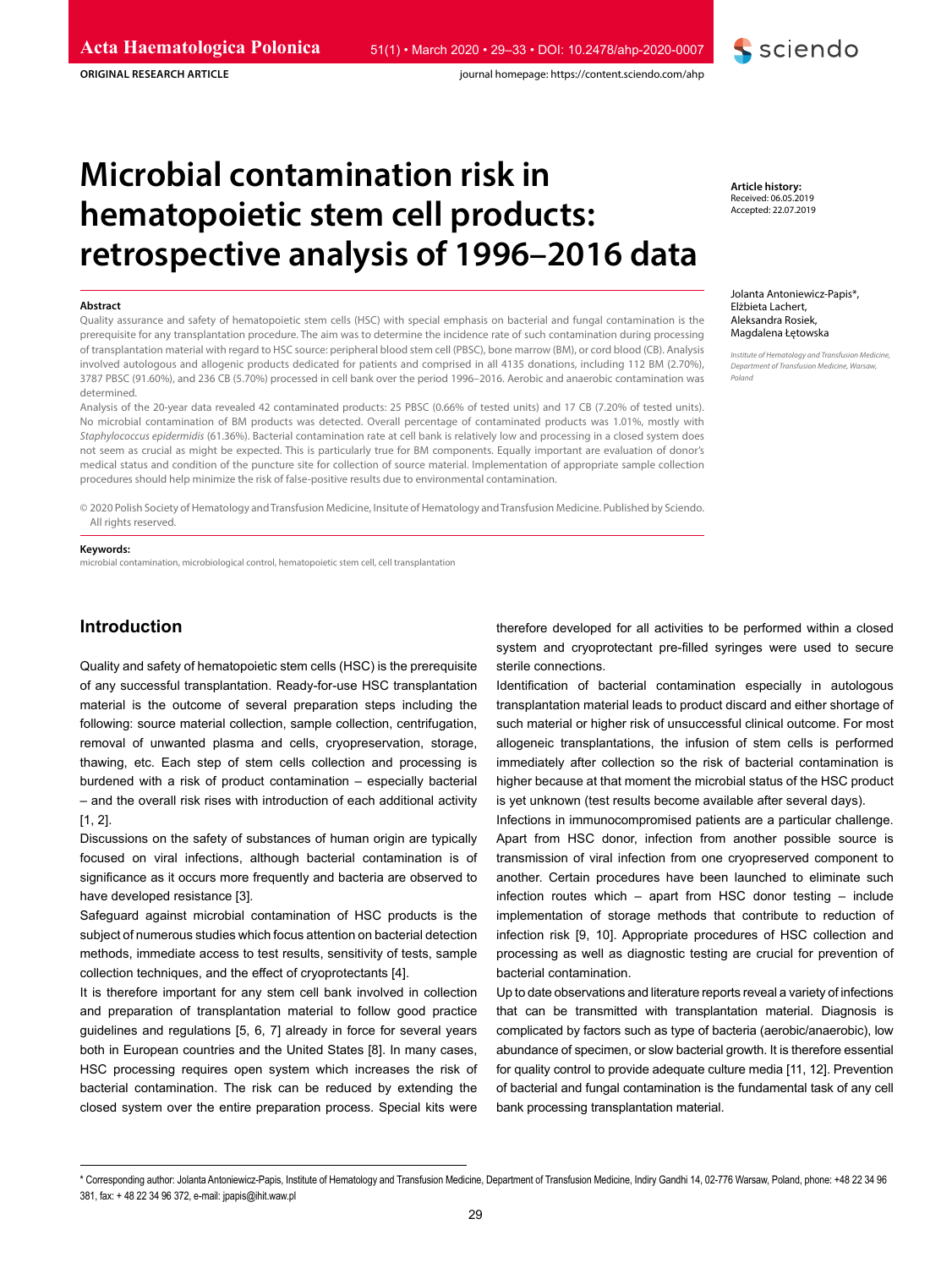The study aim was to estimate the rate of bacterial and fungal contamination during processing of transplantation material in our cell bank over a period of 20 years with regard to type of HSC source, that is, peripheral blood stem cell (PBSC), bone marrow (BM), or umbilical cord blood (CB).

# **Materials and Methods**

We performed an analysis of HSC products dedicated for clinical use and processed from PBSC, BM, and CB donations collected in the period 1996–2016. PBSC and BM materials were collected at the Institute of Hematology and Transfusion Medicine (IHTM), whereas CB was obtained from gynecological-obstetrics hospitals. All products were processed at the IHTM cell bank. The analysis also included allogenic HSC products received from other centers, subjected to preparation at IHTM and dedicated for the IHTM patients (491 products in the years 2012–2016).

A total of 4135 HSC products were analyzed, including 112 BM (2.70%), 3787 PBSC (91.60%), and 236 CB (5.70%), all of which were prepared at the IHTM cell bank over the 1996–2016 period. Autologous products accounted for 79% of all studied PBSC grafts and 66% of BM products.

BM was collected in operating room conditions following puncture-site disinfection according to surgical procedures. It was then subjected to filtration and further processing with Cobe Spectra (Gambro) and Optia (Terumo BCT) cell separators.

PBSCs were collected using CS-3000 (Baxter), Cobe Spectra (Gambro), and Optia (Terumo BCT) cell separators with a two-step disinfection method of venipuncture site or using vascular catheter.

CB was collected following disinfection with standard agents routinely used at gynecological and obstetric wards.

PBSC and BM collected at IHTM were subjected to preparation within an hour of collection. Allogenic products from other centers were processed within 48 hours of collection.

Once the preparation process was completed and the cryoprotectant added, samples were collected for bacteriological testing of BM and PBSC destined for long-term storage. Until the end of 2014, samples from PBSC and BM components were collected only after processing was completed. Since 2015, samples were collected both after collection (post-collection samples) and after processing. CB samples were collected both before and after processing. The final DMSO concentration in the product was 10%.

Each sample was collected approximately 1 hour of collection directly from the product. Samples of 1 ml for each culture bottle (aerobic and anaerobic) were collected from drain segments and directly inoculated in a laminar air flow chamber. Aerobic and anaerobic bacteria were tested at room temperature and 35°C using various media. Two (2) trypcase-soybean (TSB-T) and one (1) Schaedler + Vit K3 (BioMerieux) media were used for PBSC and BM; Bactec Peds Plus/F and Bactec Lytic/10/Anaerobic/F (Becton-Dickinson) were used for CB. Samples were incubated for 7 days. In the years 1996–2002, PBSC and BM samples were inoculated on home-made Trypcase-soybean and on Schaedler media in the Laboratory of Microbiology IHTM. Until the end of 2014, samples from PBSC and BM components were collected only after completion of processing. In 2015, we decided to collect samples both after collection (post-collection samples) and after processing.

Until 2012, cell processing was performed mostly within a closed system with the exception of BM filtration and preparation of a cryoprotectant mixture which took place in a laminar air flow chamber. In 2012, a decision was made to replace 5% albumin used for preparation of cryoprotectant mixture with plasma and since then only the closed system was in use. BM was subjected to filtration immediately after collection in operating room conditions.

The laminar air flow chamber was subjected to systematic weekly microbiological control; no bacterial contamination was reported.

# **Results**

A total of 42 contaminated products were detected including 25 PBSC (0.66% of all tested PBSC units) and 17 CB (7.20% of all tested CB units). No contamination was reported for BM components (Tab. I). The overall percentage of contaminated components was 1.01%. Until the end of 2014, when all samples were collected only in the postprocessing period, 22 contaminations were found. In 2015, two (2) contaminated products were determined; 1 sample tested in aerobic environment was contaminated with *Staphylococcus epidermidis*  and 1 sample from the other product was tested in anaerobic environment and found contaminated with *Priopionobacterium acnes.*  In 2016, we found one product contaminated with *Staphylococcus epidermidis* – one sample tested in aerobic environment. Eight (8) CB samples were found contaminated in the post-collection period and 15 in the post-processing period. In two samples identified as contaminated before processing no bacteria were identified after the processing

| Table I. Number of processed products in consecutive years |  |  |
|------------------------------------------------------------|--|--|
| including contaminated products                            |  |  |

| Year           | <b>PBSC</b><br>(contaminated) | <b>BM</b><br>(contaminated) | CB<br>(contaminated) |
|----------------|-------------------------------|-----------------------------|----------------------|
| 1996           | 7(1)                          | $\pmb{0}$                   | $\pmb{0}$            |
| 1997           | 27(1)                         | $\mathbf 0$                 | 17                   |
| 1998           | 21                            | $\overline{2}$              | 18(1)                |
| 1999           | 26                            | 9                           | 55(6)                |
| 2000           | 54                            | 8                           | 60(4)                |
| 2001           | 60                            | $\overline{4}$              | 10                   |
| 2002           | 44                            | 10                          | 3                    |
| 2003           | 55                            | 6                           | 8                    |
| 2004           | 53                            | 5                           | 3                    |
| 2005           | 98                            | 3                           | $\pmb{0}$            |
| 2006           | 107(2)                        | 3                           | $\mathbf 0$          |
| 2007           | 108                           | 1                           | 0                    |
| 2008           | 255(1)                        | 3                           | $\mathbf 0$          |
| 2009           | 288(2)                        | 10                          | $\mathbf 0$          |
| 2010           | 211(6)                        | 12                          | 0                    |
| 2011           | 278(1)                        | $\overline{7}$              | 30(3)                |
| 2012           | 282(3)                        | 12                          | 32(3)                |
| 2013           | 348(1)                        | 12                          | $\mathbf 0$          |
| 2014           | 425 (4)                       | 2                           | $\mathbf 0$          |
| 2015           | 468(2)                        | $\overline{2}$              | $\mathbf 0$          |
| 2016           | 572(1)                        | 1                           | $\pmb{0}$            |
| <b>Overall</b> | 3787 (25)                     | 112                         | 236 (17)             |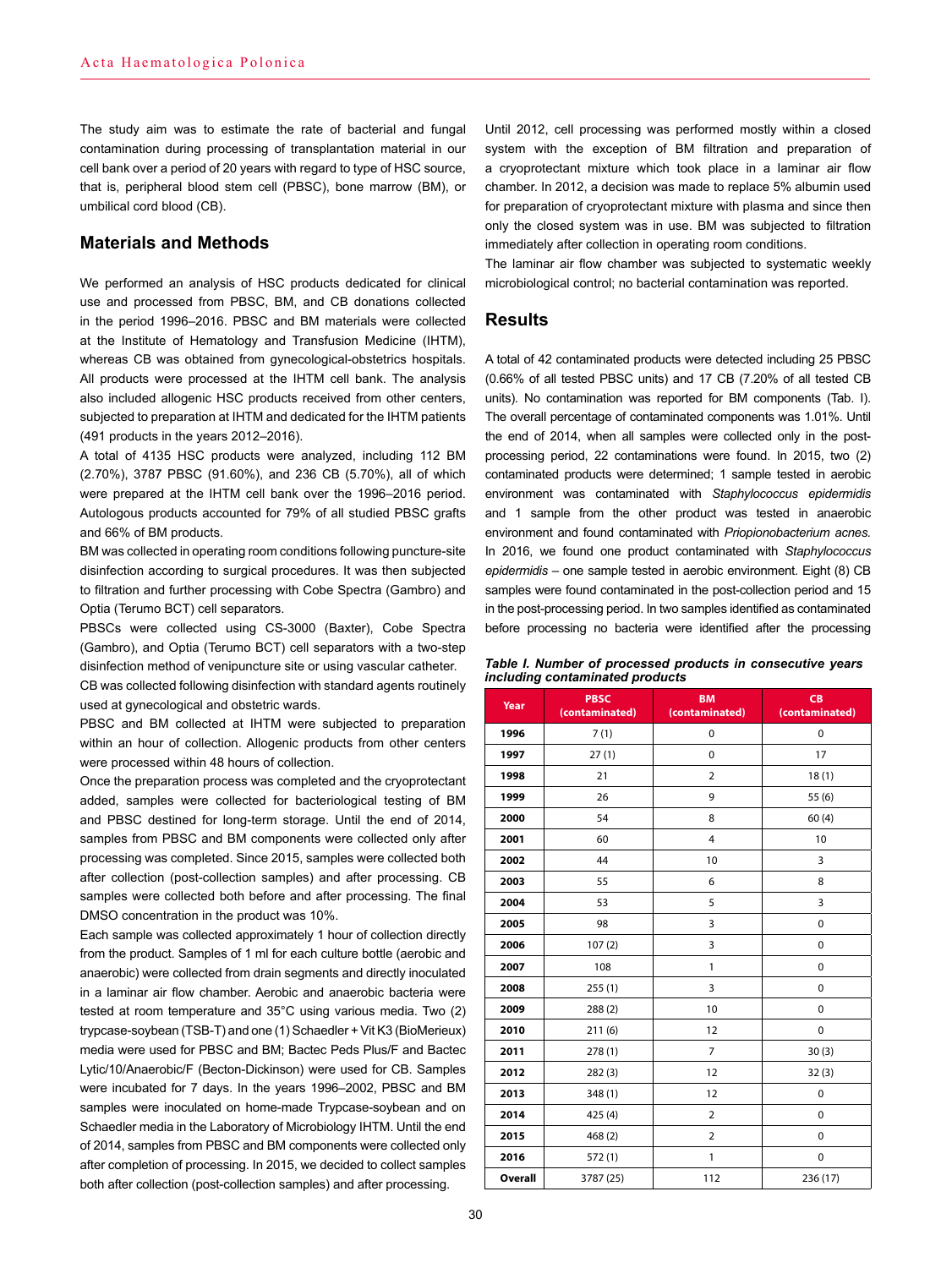was completed. *Staphylococcus epidermidis* species predominated (61.36%). No fungal contamination was observed. Table II presents the detected contaminations with regard to the type of component. The contamination rate varied during the period under analysis (Fig. 1). In 2010, three (3) products were detected as contaminated with *Staphylococcus epidermidis*; all three came from the same patient with a vascular catheter and were collected on consecutive days. In another patient, two different bacteria species (*Staphyloccocus epidermidis* and *Staphyloccocus aureus)* were identified on consecutive days. In 2012, two (2) different bacterial species *Enterococcus faecalis* and *Staphyloccocus epidermidis* were identified in one product. Products collected in other centers were tested on site immediately after collection and no contamination was found.

# **Discussion**

Bacteriological control of HSC products dedicated for clinical use is an extremely significant pre-condition for successful transplantation. Some centers perform transplantations of bacteria-contaminated HSC products but patients are supported by antibiotic therapy [1, 2, 13, 14, 15]. In others, contaminated products are tested for bacterial presence also after thawing, which facilitates the patient's follow-up. On the other hand, it has also been determined that cryopreservation might reduce the growth capacity of bacteria [16].

IHTM regulations state that any bacteria-contaminated component – either autologous or allogenic – is deferred from clinical use. It is therefore crucial to make sure that the number of discarded components is as low as possible. The testing of samples both after collection and after processing is the crucial stage of proper cell banking. Such protocol helps to evaluate the quality of performance both during collection and processing and may also improve the probability of detection of small number of bacteria in product.

Our study results demonstrate that the contamination rate for HSC products at IHTM is low as compared to several other centers. Literature data report that the contamination rate for all products varies from 0.2% to as much as 26.3% [1, 5, 8, 16, 17]. It is even higher for CB products; the percentage amounts up to 48% [18]. In our study, we also observed that CB contaminations occur more frequently than for PBSC and BM. Moreover, in more than 50% of infected samples, bacteria were directly detected in the post-collection period. The very conditions of CB collection increase the risk of bacterial contamination either directly or through kit contamination. Processing of CB for clinical use is another challenge due to small specimen volume and special sterility requirements. Ongoing studies on optimization of CB sampling are focused on dilution of source material, determination of the best timing for sample collection, collection of test samples from CB remnants, that is, plasma or red blood cells [19]. To a lesser degree, this refers to PBSC and BM testing mostly because of larger volume of product. It should be kept in mind, however, that each sample collection reduces the amount of stem cells for transplantation.

| Table II. Microorganisms identified in PBSC and CB products in |  |  |
|----------------------------------------------------------------|--|--|
| years 1996–2016                                                |  |  |

| <b>Microorganism</b>       | <b>No. of contaminated products</b> |                |
|----------------------------|-------------------------------------|----------------|
|                            | PBSC                                | CB             |
| Staphyloccocus epidermidis | 19                                  | 8              |
| Priopionobacterium acnes   | $\overline{2}$                      |                |
| Streptococcus agalactiae   |                                     | $\mathcal{P}$  |
| Escherichia coli           |                                     | $\overline{2}$ |
| Staphyloccocus aureus      |                                     |                |
| Enterococcus faecalis      |                                     | 1              |
| Staphyloccocus cohni       |                                     |                |
| Staphylococcus vitulinus   |                                     |                |
| Brevibacterium spp.        |                                     |                |
| Dermabacter hominis        |                                     | 1              |
| Leuconostoc spp.           |                                     | 1              |
| Staphylococcus capitis     |                                     |                |
| Micrococcus spp.           |                                     | 1              |
| Streptococcus sanguinis    |                                     |                |



Fig. 1. Frequency of bacterial contamination in HCS products in relations to HSC source in years 1996-2016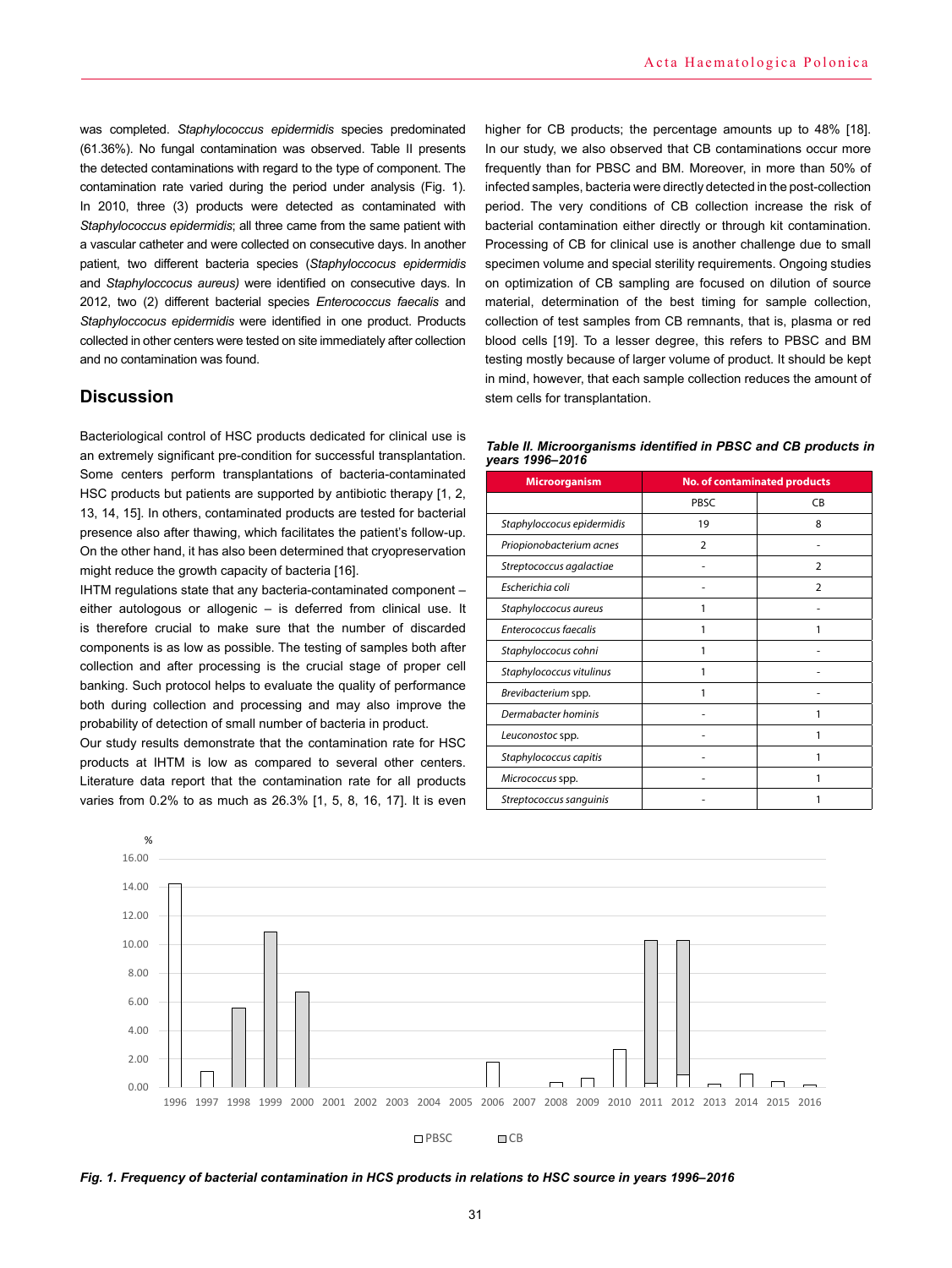Surprisingly, no bacterial contaminations were found in BM components, although collection and processing procedures were performed in open system. It would seem that BM components are more exposed to bacterial contamination because of the type and conditions of activities performed as well as the large specimen volume. In other centers, BM was typically contaminated directly after collection as well as during processing [11, 13, 20, 21].

The most common contamination reported for HSC products is with human skin bacteria. This is also confirmed by our study where *Staphylococcus epidermidis* was detected in 61.36% of all collected samples [17, 21, 22]. Microorganisms found in BM products differed from those in PBSC products. In his study, Vanneaux et al. [20] also identified *Priopionobacterium acnes* as the most common microorganism beside coagulase-negative *Staphylococcus*. In the study of Kozłowska-Skrzypczak et al. [23], however, the most common microbial contamination detected in both PBSC and in BM was with *Bacillus species* although in this cell bank the preparation procedure was performed in a closed system exclusively. The same bacterial species was detected in laminar flow chamber where test samples were collected. In our cell bank where test samples are collected once a week, no bacteria were found in laminar flow.

The case of one patient (all products contaminated) revealed the source of contamination to be neither the processing nor sampling technique but the tip of the catheter used for cell collection. It is therefore crucial to make sure the collection procedure does not affect component sterility even before the HSC collection begins. Cell collection should be undertaken after a thorough check of the vascular catheter; patients at risk of asymptomatic bacteremia should be deferred.

CB was tested after collection as well as after processing which allowed to detect contamination related to inadequate disinfection of the umbilical cord or failure to observe microbiological purity standards during collection. No bacterial growth was found in three samples collected after processing; the same component was found contaminated just after collection. This might be due to the bactericidal effect of DMSO or small amount of bacteria in product. Similar results were reported by Padley et al. for components repeatedly tested after thawing [1].

In one of our study samples, two different bacterial species were identified before (*Leuconostoc* spp.) and after processing (*Staphylococcus capitis*). This may be the result of the small number of bacteria in the sample or their uneven concentration and distribution in the product.

Our analysis demonstrates the need for implementation of bacteriological monitoring of components immediately after collection as well as after processing; in 2015, this requirement was implemented for all HSC products. This procedure revealed that bacterial contamination found in all three components had most probably occurred in the processing period. At the same time, it is likely that a small number of bacteria in the product immediately after collection may give false-negative results in the test sample.

Moreover, bacteriological analysis demonstrated that this may have occurred as superinfection during sampling, the more so that the whole processing procedure was performed in a closed system. Since sampling is not performed within a closed system, it may be identified as the critical step of activity. It is therefore reasonable to consider a change of sampling technique, for example, transfer of drain segments

to a microbiological laboratory for direct media inoculation to ensure adequate quality of the sample.

The results of our study demonstrate that the bacterial contamination rate at IHTM is relatively low. Of crucial importance here are internal audits as well as constant monitoring of all activities. At the same time, we may see that processing in a closed system is not as crucial as might be expected. This is particularly true for BM components. Similar results are reported by Cassens et al. who found no significant impact of the processing environment on bacterial contamination rate. The authors compared the bacterial contamination rate during cell processing in a laminar air flow chamber subjected to systematic microbiological control located in a B class clean room with that for laminar air flow chamber inspected only once a year and located in a no-class room [8].

Cell processing is most commonly performed in clean rooms according to Good Manufacturing Practice (GMP). Alternatively, the processing may take place in a closed system which reduces high maintenance costs of such clean rooms [24, 25].

Bacterial contamination implies the loss of transplantation material. As mentioned earlier, the IHTM policy permits no bacteria-contaminated components for clinical use. Extremely dangerous for the recipient is transplantation of components bacteria-contaminated directly after collection when results of culture tests are still unavailable. However, cryopreservation and cryoprotectants may also contribute to bacterial viability; the bacteria remaining in the contaminated product may grow after the product is thawed and infused to the recipient [18].

Our study results identify staff experience as crucial for prevention of HSC contamination. After the initial 3-year period (1996–1998) when HSC components were found bacteria-contaminated, no contaminations were reported for several consecutive years. Increase in contamination rate was reported during the next several years most likely as outcome of liberal approach of staff to the routinely performed activities. In 2010, an increase in the number of contaminated autologous components was reported most likely due to liberalization of the approach to the health of autologous donors and the use of vascular catheters. More attention was therefore directed to donor health and processing procedures in the years that followed.

Staff overload is another risk factor; the same number of people has to prepare a growing number of HSC components. Until 2012, no significant changes have been introduced as regards performance at each step of the preparation process.

Implementation of a closed system should have completely eliminated contamination during the preparation process. It follows therefore that the sample collecting procedure requires change to avoid superinfection and acquisition of appropriate information on bacteriological safety of the component. At stake here is prevention of unwarranted deferral of components from clinical use.

We conclude from our study that careful attention should be paid to the puncture site from which source material is collected. Apart from using the closed system during preparation, components should be investigated for contamination directly after HSC collection as well as after processing. The use of an appropriate method and technique for sample collection is of utmost priority.

#### *Acknowledgment*

The authors would like to thank Ms Krystyna Dudziak for her contribution and assistance.